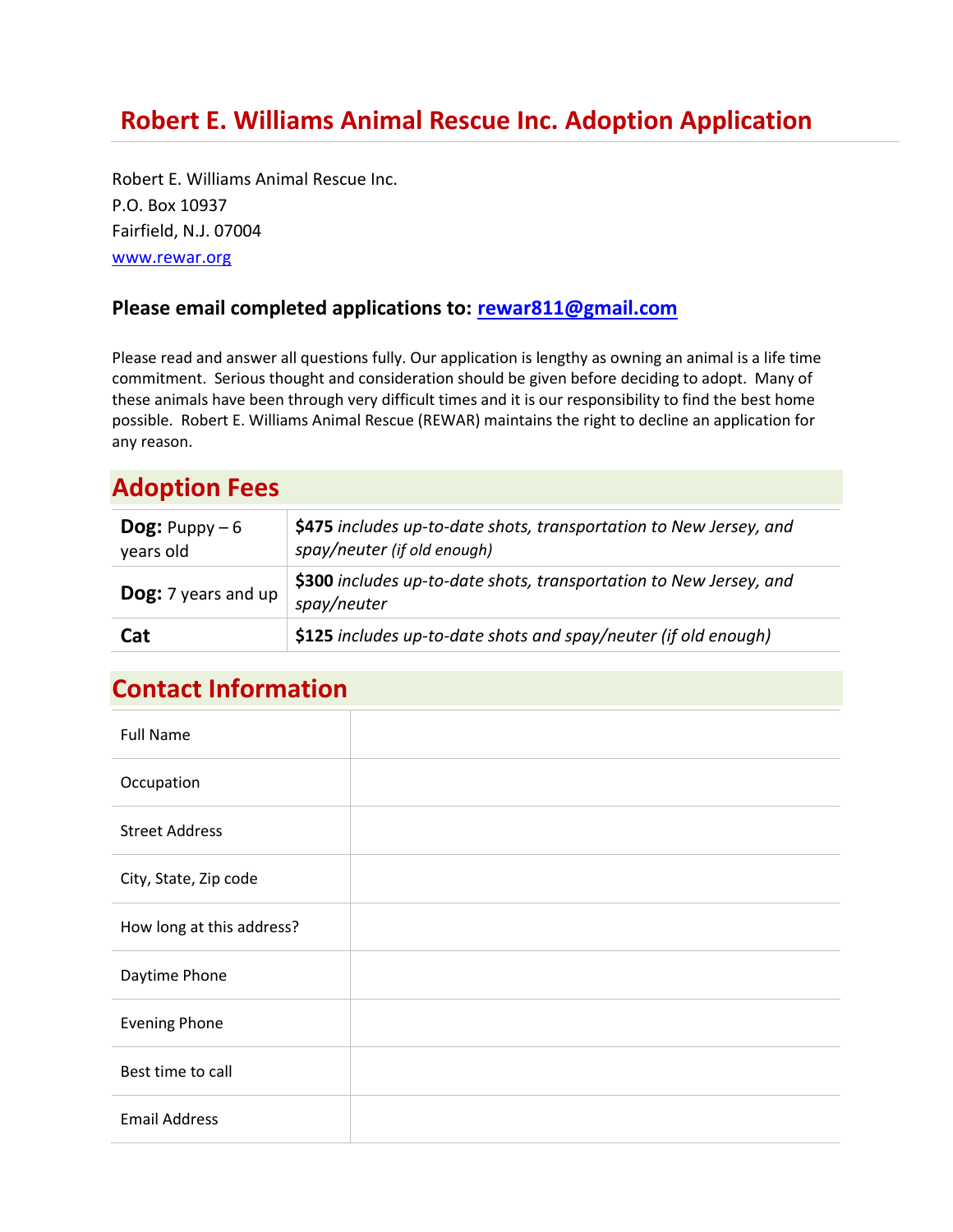### **Animal You Are Applying to Adopt:**

| Name         |  |
|--------------|--|
| Sex          |  |
| <b>Breed</b> |  |

#### **Questionnaire**

|                | For whom are you adopting the pet? ___ self ___ gift ___ other family member    |
|----------------|---------------------------------------------------------------------------------|
|                | Please explain                                                                  |
|                |                                                                                 |
| $\mathbf{1}$   |                                                                                 |
|                | Is everyone in the household in agreement with the decision to adopt a cat/dog? |
|                |                                                                                 |
| $\overline{2}$ |                                                                                 |
|                | Does anyone in the family have a known allergy to cats/dogs?                    |
|                |                                                                                 |
| 3              |                                                                                 |
|                | What is your typical day/schedule like:                                         |
|                |                                                                                 |
|                |                                                                                 |
| 4              |                                                                                 |
|                | What do you think are the most important responsibilities in owning a pet are?  |
|                |                                                                                 |
|                |                                                                                 |
| 5              |                                                                                 |
|                | Do you have time to provide adequate love and attention?                        |
|                |                                                                                 |
|                |                                                                                 |
| 6              |                                                                                 |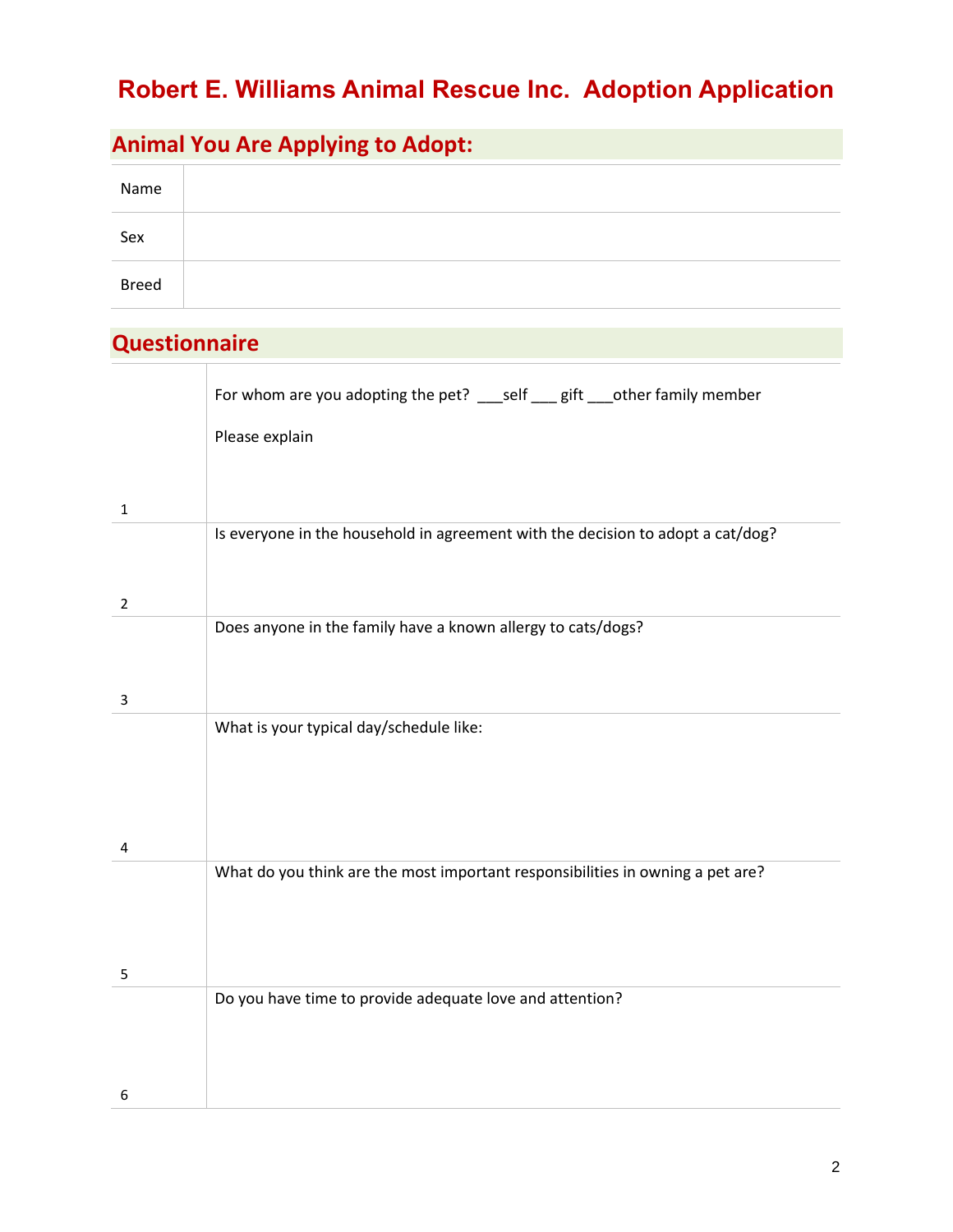|    | Have you ever had an application declined for adoption of an animal from an animal<br>welfare group/animal control facility? ___ yes ___ no<br>If yes explain: |
|----|----------------------------------------------------------------------------------------------------------------------------------------------------------------|
| 7  |                                                                                                                                                                |
|    | Why do you want to adopt?                                                                                                                                      |
| 8  | How soon are you ready to adopt?                                                                                                                               |
| 9  |                                                                                                                                                                |
| 10 | What is your idea of an ideal cat/dog and why?                                                                                                                 |
|    | Willing to adopt (skip if applying to adopt a cat):                                                                                                            |
|    | _ Outgoing/hyper dog<br>$\equiv$ Shy dog                                                                                                                       |
|    | Dog that needs regular medication _ Dog that needs training                                                                                                    |
| 11 | Dog that needs grooming<br>None of these                                                                                                                       |
|    | Willing to adopt (skip if applying to adopt a dog):                                                                                                            |
|    | Outgoing/hyper cat<br>__ Shy Cat                                                                                                                               |
|    | Cat that needs regular medication ___ Cat that needs training                                                                                                  |
| 12 | Cat that needs grooming<br>None of these                                                                                                                       |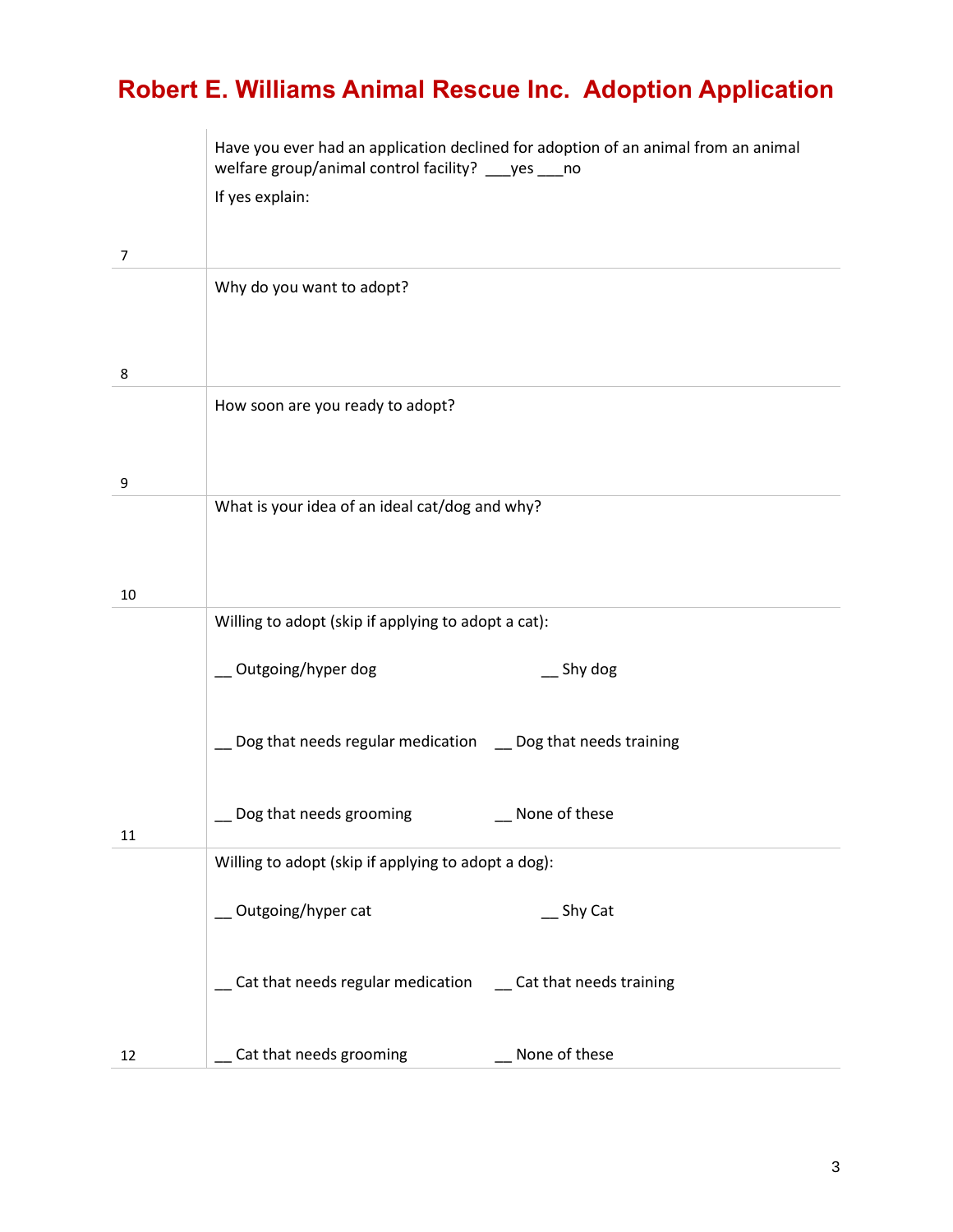|    | Are you willing to take the time to housebreak? Do you understand that a change in<br>environment may cause the pet to have accidents?                                                      |
|----|---------------------------------------------------------------------------------------------------------------------------------------------------------------------------------------------|
| 13 | yes.<br>no                                                                                                                                                                                  |
|    | Under what circumstances whether personal or pet related would cause you to<br>relinquish ownership of the pet (eg: children, divorce, marriage, relocation, pet<br>aggression or illness). |
| 14 |                                                                                                                                                                                             |
|    | If a behavioral problem arises, what steps will you take to work on it?                                                                                                                     |
| 15 |                                                                                                                                                                                             |
| 16 | Who will have primary responsibility for this cat/dog's daily care?                                                                                                                         |
|    | Who will have financial responsibility (including emergency care) for this cat/dog?                                                                                                         |
| 17 | Do you plan to use a crate? What do you think about crating?                                                                                                                                |
| 18 |                                                                                                                                                                                             |
|    | When you are home, where will the pet be kept?                                                                                                                                              |
| 19 |                                                                                                                                                                                             |
|    | How many hours will the dog be left unattended (i.e., workday)?                                                                                                                             |
| 20 |                                                                                                                                                                                             |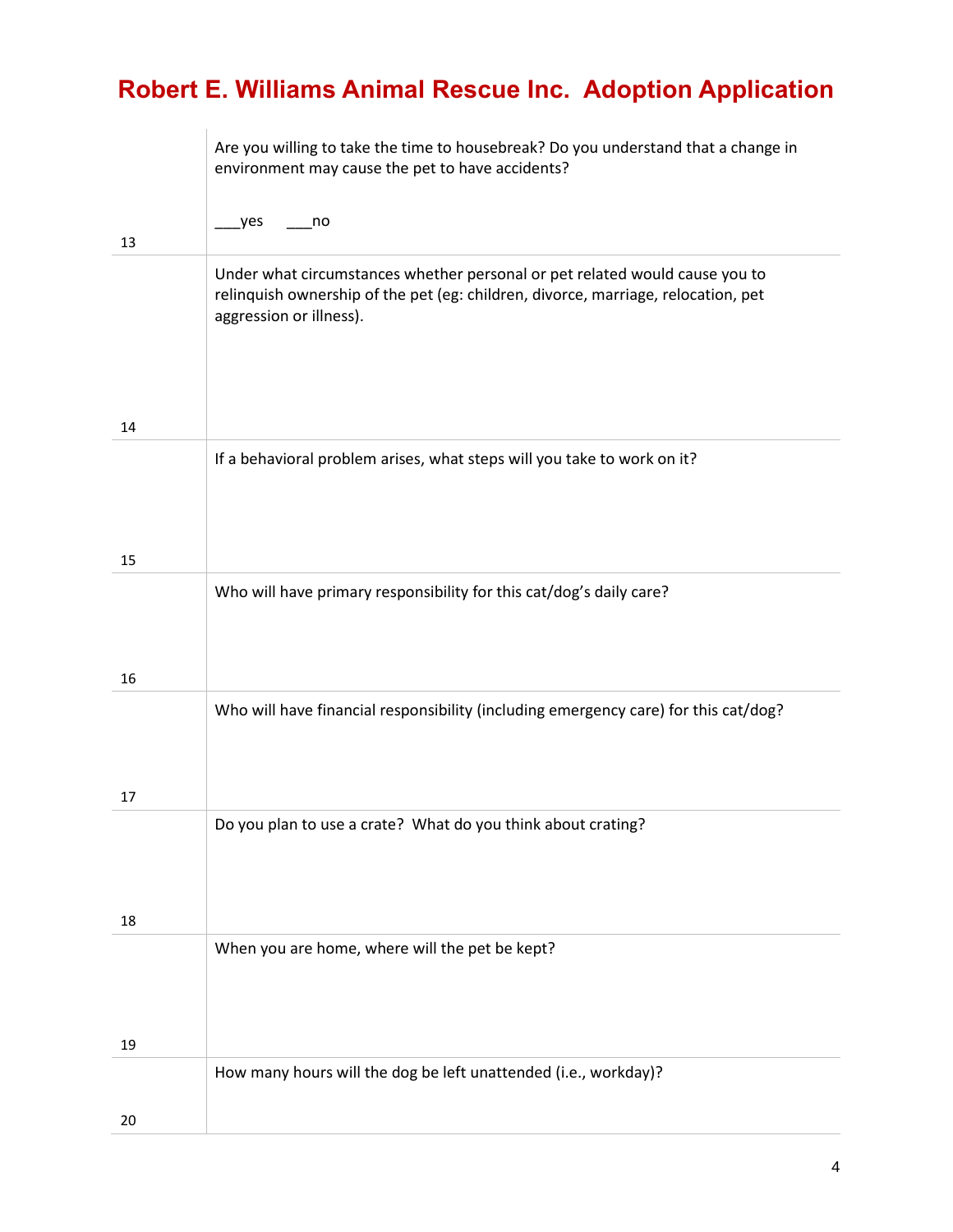|    | When no one is home (i.e. at work, shopping), where will the pet stay (be specific)? |
|----|--------------------------------------------------------------------------------------|
| 21 |                                                                                      |
|    | Where will the pet sleep at night?                                                   |
| 22 |                                                                                      |
|    | How often will you exercise the dog and for approximately how long?                  |
| 23 |                                                                                      |
|    | When the dog goes out, how do you plan to supervise it?                              |
| 24 |                                                                                      |
| 25 | Do you agree to keep the cat/dog as an indoor cat/dog?<br>yes<br>no                  |
|    | How often do you travel? What will you do with the pet when you travel?              |
| 26 |                                                                                      |
|    | If you move, what will you do with the dog?                                          |
| 27 | Do you have any prior experience in pet ownership?                                   |
| 28 | Please explain:                                                                      |
|    |                                                                                      |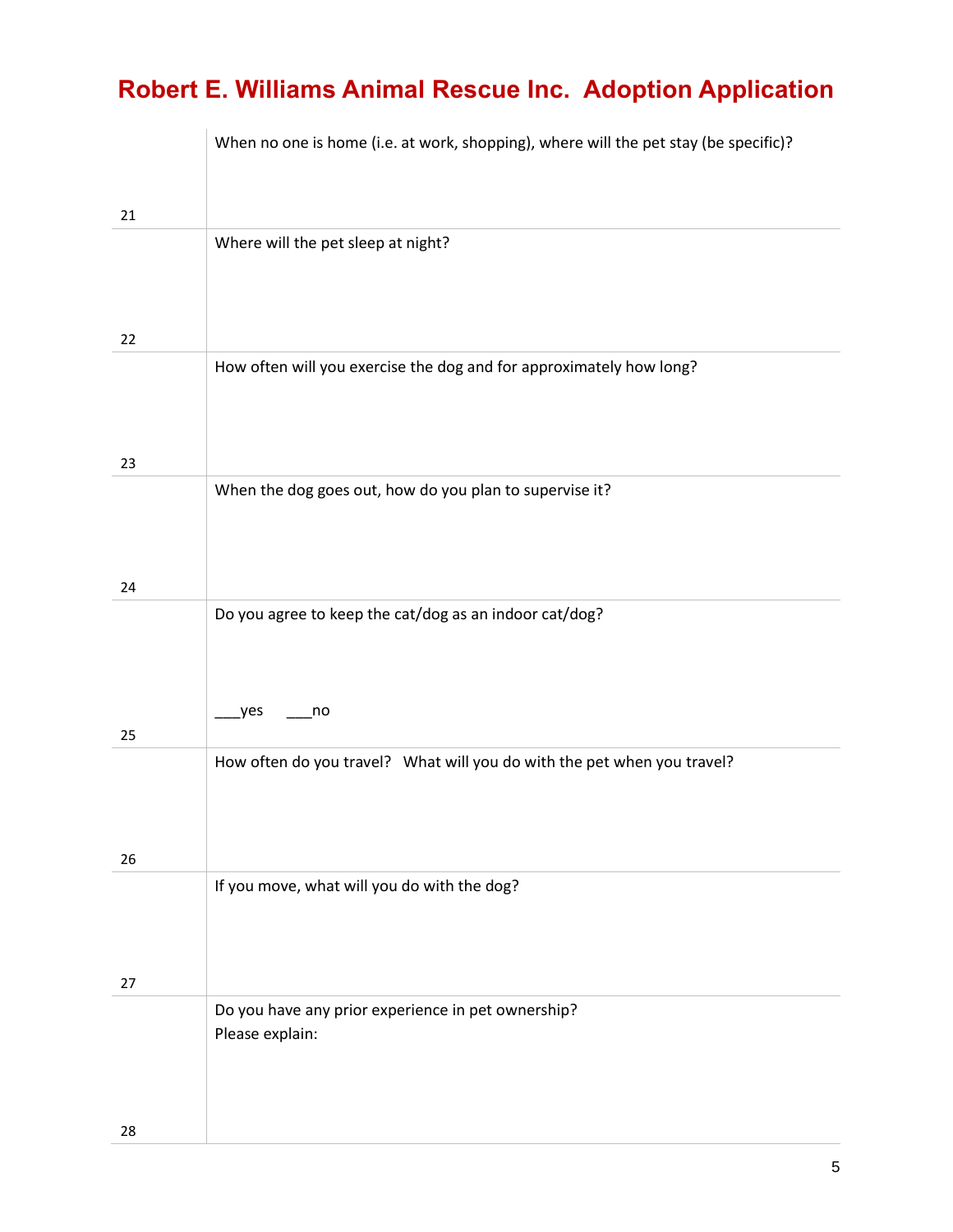|    | Please list all pets in the household including type, breed, age, temperament and sex:                                                                                    |
|----|---------------------------------------------------------------------------------------------------------------------------------------------------------------------------|
|    |                                                                                                                                                                           |
|    |                                                                                                                                                                           |
|    |                                                                                                                                                                           |
| 29 | Are these pets spayed/neutered?                                                                                                                                           |
|    |                                                                                                                                                                           |
|    | yes_<br>$\overline{\mathsf{no}}$                                                                                                                                          |
|    | If no, why not?                                                                                                                                                           |
|    |                                                                                                                                                                           |
|    |                                                                                                                                                                           |
| 30 |                                                                                                                                                                           |
|    | Are these pets up to date on vaccines?                                                                                                                                    |
|    |                                                                                                                                                                           |
|    | yes<br>no                                                                                                                                                                 |
| 31 | How do you discipline your pets and why?                                                                                                                                  |
|    |                                                                                                                                                                           |
|    |                                                                                                                                                                           |
|    |                                                                                                                                                                           |
| 32 | Do you have a regular veterinarian? ___ yes<br>$\overline{\phantom{0}}$ no                                                                                                |
|    | Name of vet:                                                                                                                                                              |
|    | Clinic Name:                                                                                                                                                              |
|    | Clinic Address:                                                                                                                                                           |
|    | <b>Clinic Phone Number:</b>                                                                                                                                               |
| 33 | *Providing REWAR with this information you are allowing REWAR to call your<br>vet. Please call your vet and ask them to authorize the release of information<br>to REWAR. |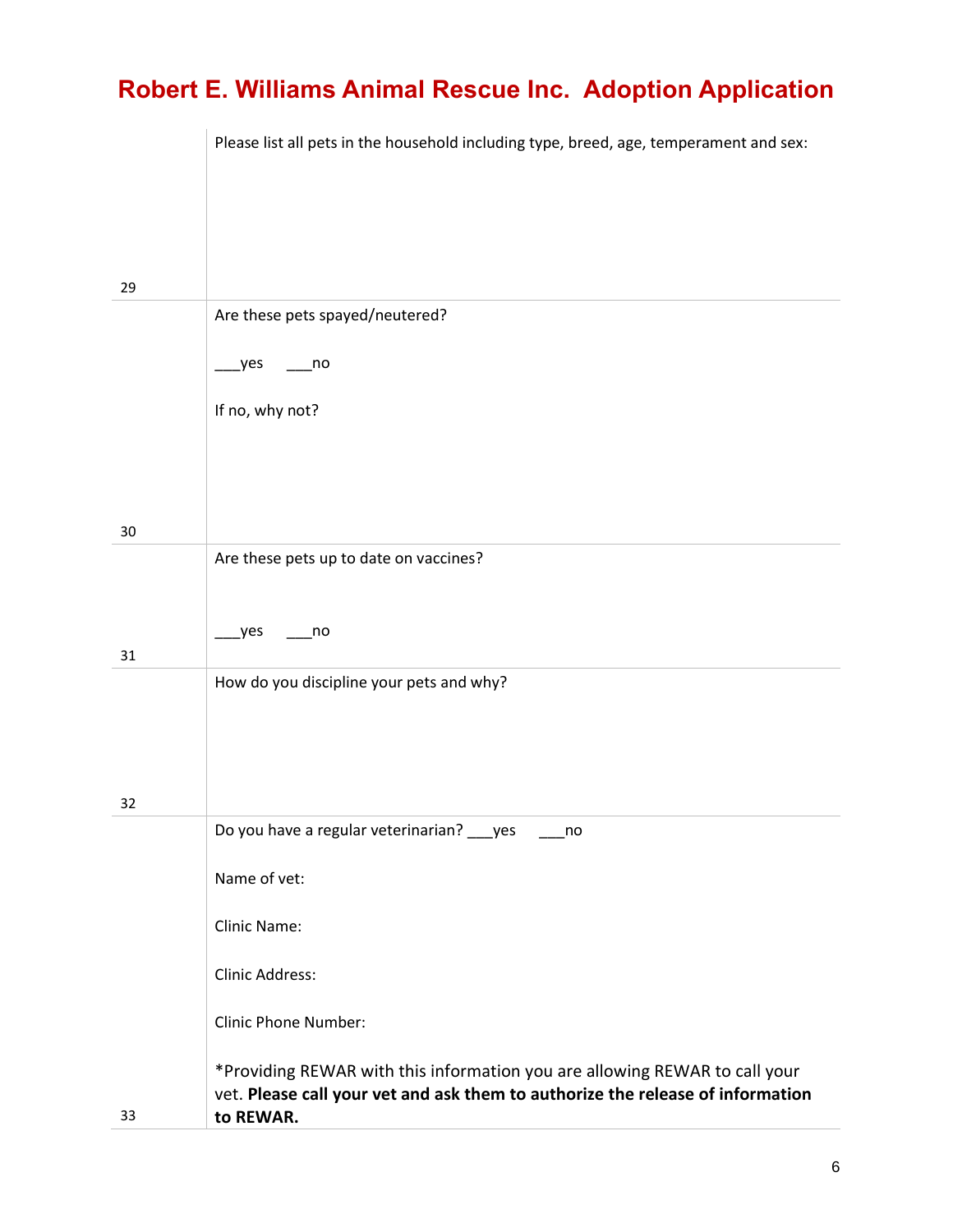|    | Will/can you use preventative medicines such as flea/tick and heartworm?          |
|----|-----------------------------------------------------------------------------------|
|    | yes<br>$\overline{\phantom{a}}$ no                                                |
| 34 |                                                                                   |
|    | What type of food do you plan to feed your new pet?                               |
|    |                                                                                   |
| 35 | Have you every surrendered a pet? If so, why?                                     |
|    |                                                                                   |
|    |                                                                                   |
|    |                                                                                   |
| 36 |                                                                                   |
|    | Have you ever had a pet euthanized? If so, why?                                   |
|    |                                                                                   |
| 37 |                                                                                   |
|    | Have you ever lost a pet to an accident?                                          |
|    |                                                                                   |
| 38 |                                                                                   |
|    | Please list names, ages and relationship of every person who lives in your house: |
|    |                                                                                   |
|    |                                                                                   |
| 39 | What type of home do you live in single family, town home, apartment, farm, etc.? |
|    |                                                                                   |
| 40 |                                                                                   |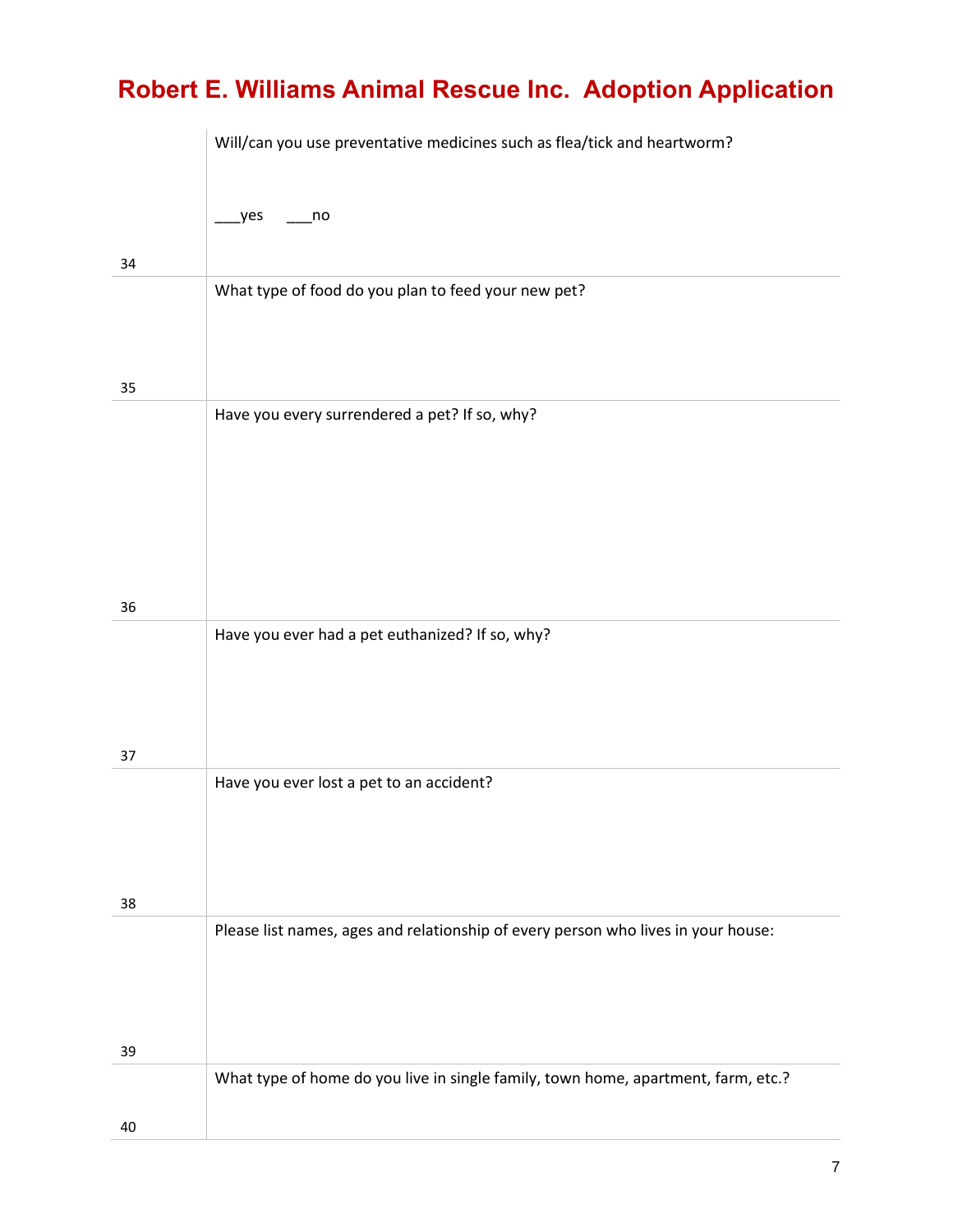|    | Please describe your household: __ Active __ Noisy __ Quiet __ Average<br>Description: |
|----|----------------------------------------------------------------------------------------|
| 41 |                                                                                        |
|    | Do you own or rent your home:                                                          |
| 42 |                                                                                        |
|    | If you rent, please give the rules governing pets and the landlord's name and number:  |
| 43 |                                                                                        |
|    | Is the yard fenced?                                                                    |
| 44 |                                                                                        |
|    | Does the fence belong to you, or to neighbors?                                         |
| 45 | Do you have a pool? Is it fully fenced in?                                             |
|    |                                                                                        |
| 46 |                                                                                        |
|    | Are you willing to let a representative of REWAR visit your home by appointment?       |
| 47 | yes<br>no                                                                              |
|    | Are you aware REWAR requires all dogs/cats in a home be spayed/neutered?               |
|    |                                                                                        |
| 48 |                                                                                        |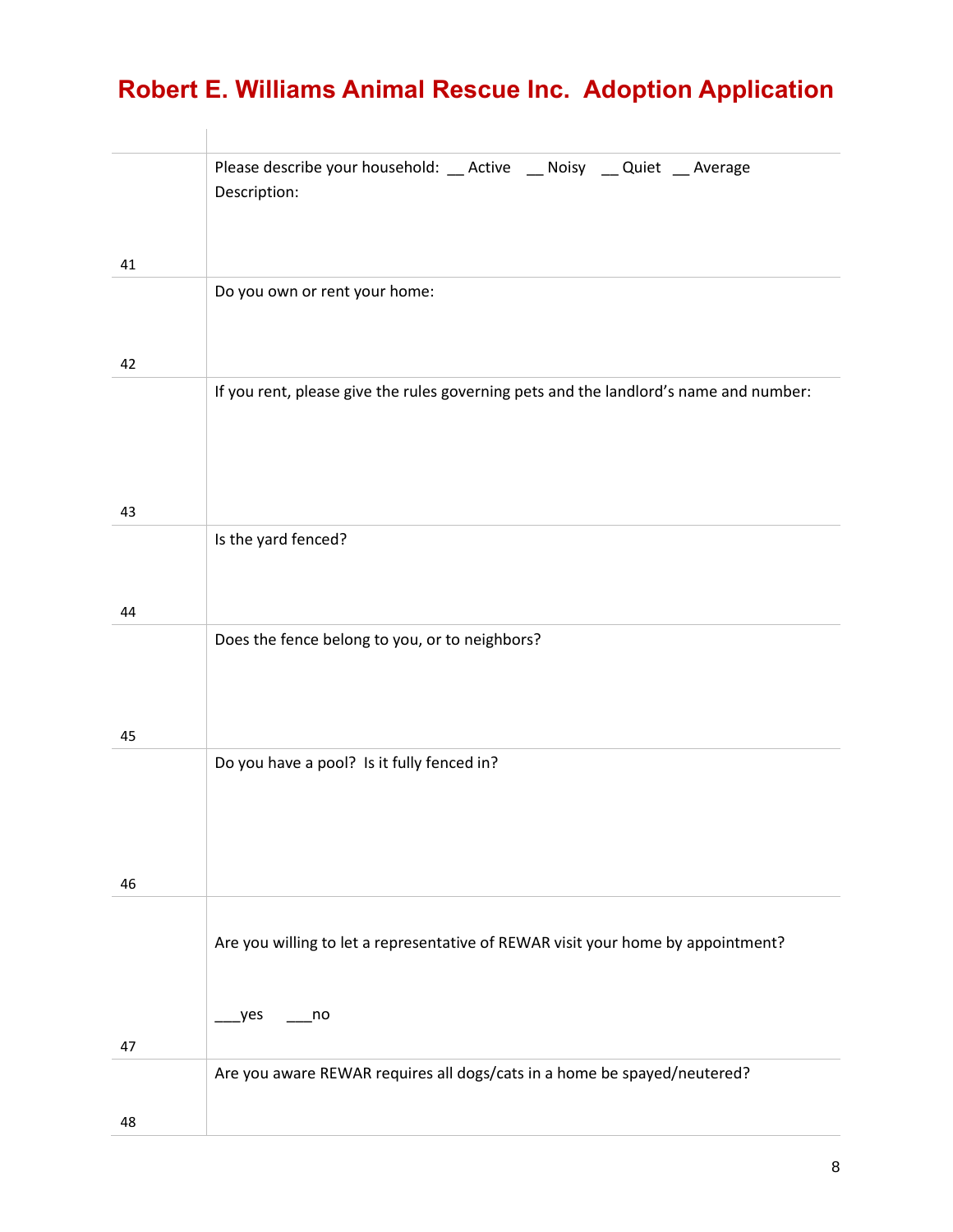|    | yes<br>no                                                             |
|----|-----------------------------------------------------------------------|
|    | Are you aware that the adoption fee is nonrefundable?                 |
| 49 | yes<br>no                                                             |
|    | Do you agree to contact REWAR if you can no longer keep this cat/dog? |
| 50 | yes<br>no                                                             |
|    | Any other information you would like to provide:                      |
| 51 |                                                                       |
|    | How did you hear about REWAR?                                         |
| 52 |                                                                       |

#### **Personal References**

| Name                                              |  |
|---------------------------------------------------|--|
| <b>Street Address</b>                             |  |
| City ST ZIP Code                                  |  |
| Phone                                             |  |
| Relationship (relative, neighbor,<br>friend, etc) |  |

| Name |  |
|------|--|
|      |  |